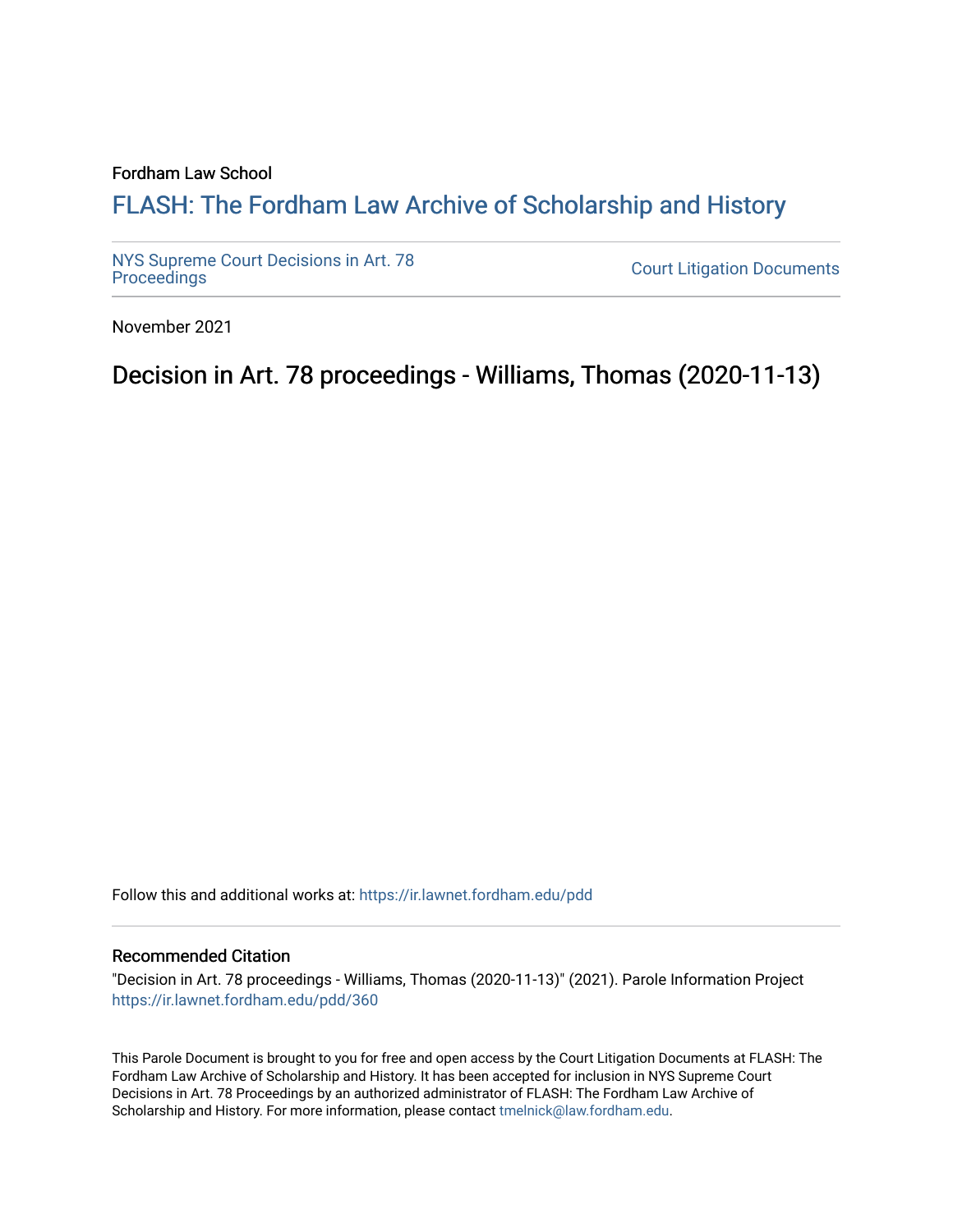### **CHESS COUNTY CLERK 11/16/2020 05:36 PM** INDEX NO

## SUPREME COURT OF THE STATE OF NEW YORK COUNTY OF DUTCHESS

Present:

Hon. Maria G. Rosa, Justice

#### THOMAS WILLIAMS,

Petitioner,

### DECISION, ORDER AND JUDGMENT

Index No. 53293/20

-against-

TINA M. STANFORD, Chairwoman of the New York State Board of Parole,

Respondent.

The following papers were read on this Article 78 proceeding.

NOTICE OF PETITION **PETITION** AFFIRMATION IN SUPPORT EXHIBITS 1 -7 MEMORANDUM OF LAW IN SUPPORT

#### RESPONDENT'S LETTER DATED OCTOBER 28,2020

This is an Article 78 proceeding in which Petitioner challenges a determination of the New York State Board of Parole dated December 19, 2019 denying him parole release. Petitioner seeks . an order vacating that decision and directing the Board of Parole to conduct a new parole interview at which it considers all appropriate statutory factors governing parole release determinations.

In opposition to the petition, Respondent has submitted a letter consenting to conduct a *de novo* parole interview. Based on the foregoing, it is

ORDERED that the petition is granted and the December 19,2019 determination of the Parole Board denying Petitioner discretionary parole release is vacated. It is further

ORDERED that the Board of Parole shall conduct a *de novo* parole interview within 45 days of the date of this decision and order.